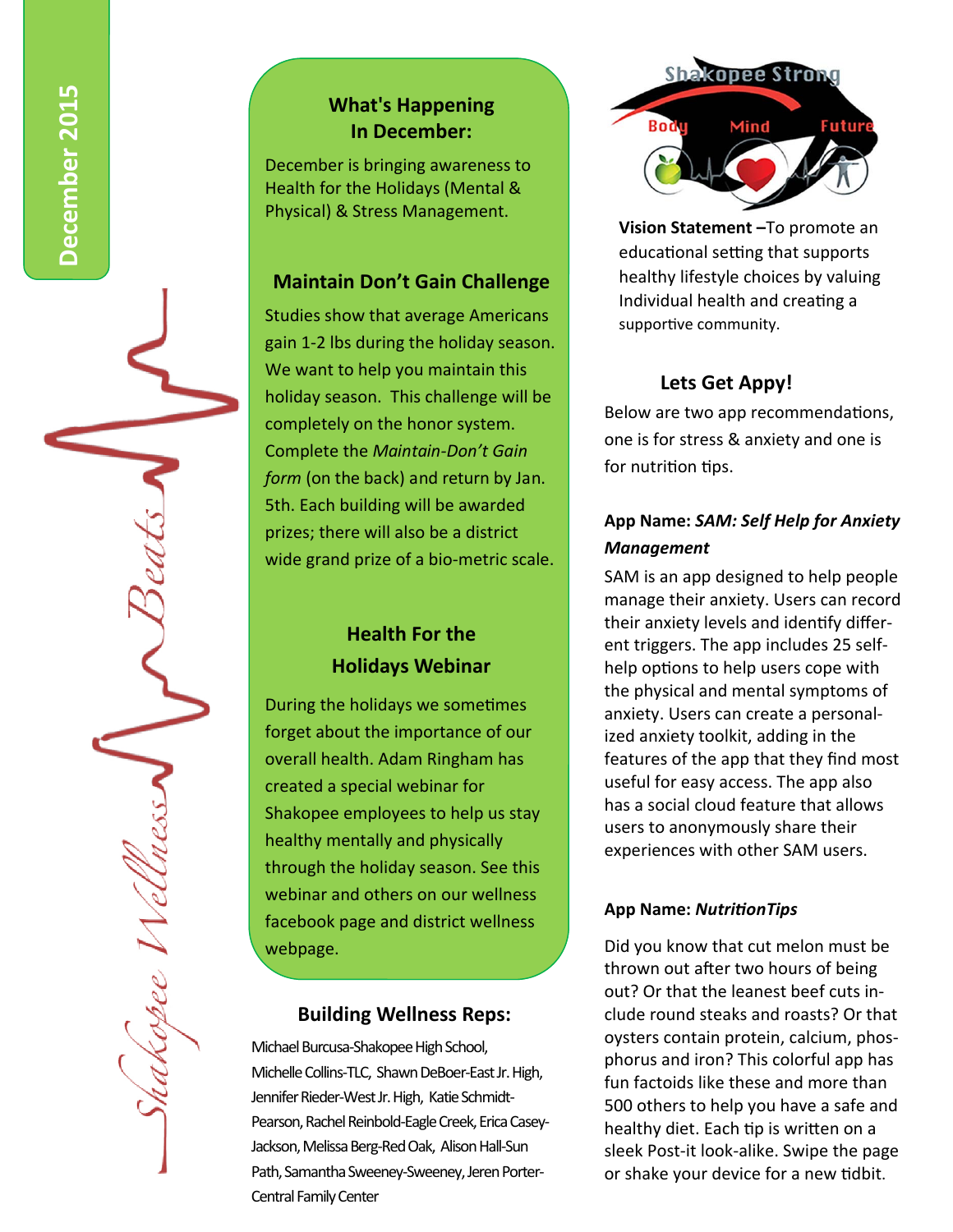

*Through a well balanced diet, physical activity, and self control I will be able to enjoy this holiday season without gaining extra weight.* 

Full Name\_\_\_\_\_\_\_\_\_\_\_\_\_\_\_\_\_\_\_\_\_\_\_\_\_\_\_\_\_\_\_\_\_\_\_

Building\_\_\_\_\_\_\_\_\_\_\_\_\_\_\_\_\_\_\_\_\_\_\_\_\_\_\_\_\_\_\_\_\_\_\_\_\_

**Return the top porƟon with your name and building to your wellness representaƟve by January 5.** 

Starting weight on Dec. 1 \_\_\_\_\_\_\_\_\_\_\_\_\_\_ lbs **Midpoint weight on Dec. 17\_\_\_\_\_\_\_\_\_\_\_lbs Final weight on Jan. 4\_\_\_\_\_\_\_\_\_\_lbs** 

Each building will be awarded prizes; there will also be a district wide grand prize of a bio-metric scale.

## **Facebook Happenings:**



Watch the Health for the Holidays webinar and comment on how you can apply these tips to your life. Participants will be entered into a drawing for Adam Ringham's book "Essentially Fit", Shako gear, and fitbits! facebook.com/shakowellness

## **Wellness Wednesdays**

#### **What is Wellness Wednesday?**

Each Wednesday staff are allowed to wear active wear and encourage other staff and students to get moving!

**Here are 5 ideas to use in the classroom or hallway.**

**Wheelbarrow, Crab and Bear‐walk Races** – These tough positions mean you get a real workout.

**Animal Races** – Hop like a bunny or a frog, squat and waddle like a duck, etc.

**Follow the Leader** – Add to the workout by doing energetic movements like jumping, stomping and squatting.

**Dance Party** – Turn on the music and shake your groove thang.

**Freeze Dance** – When the music stops, freeze in your pose and hold it until the music starts again.

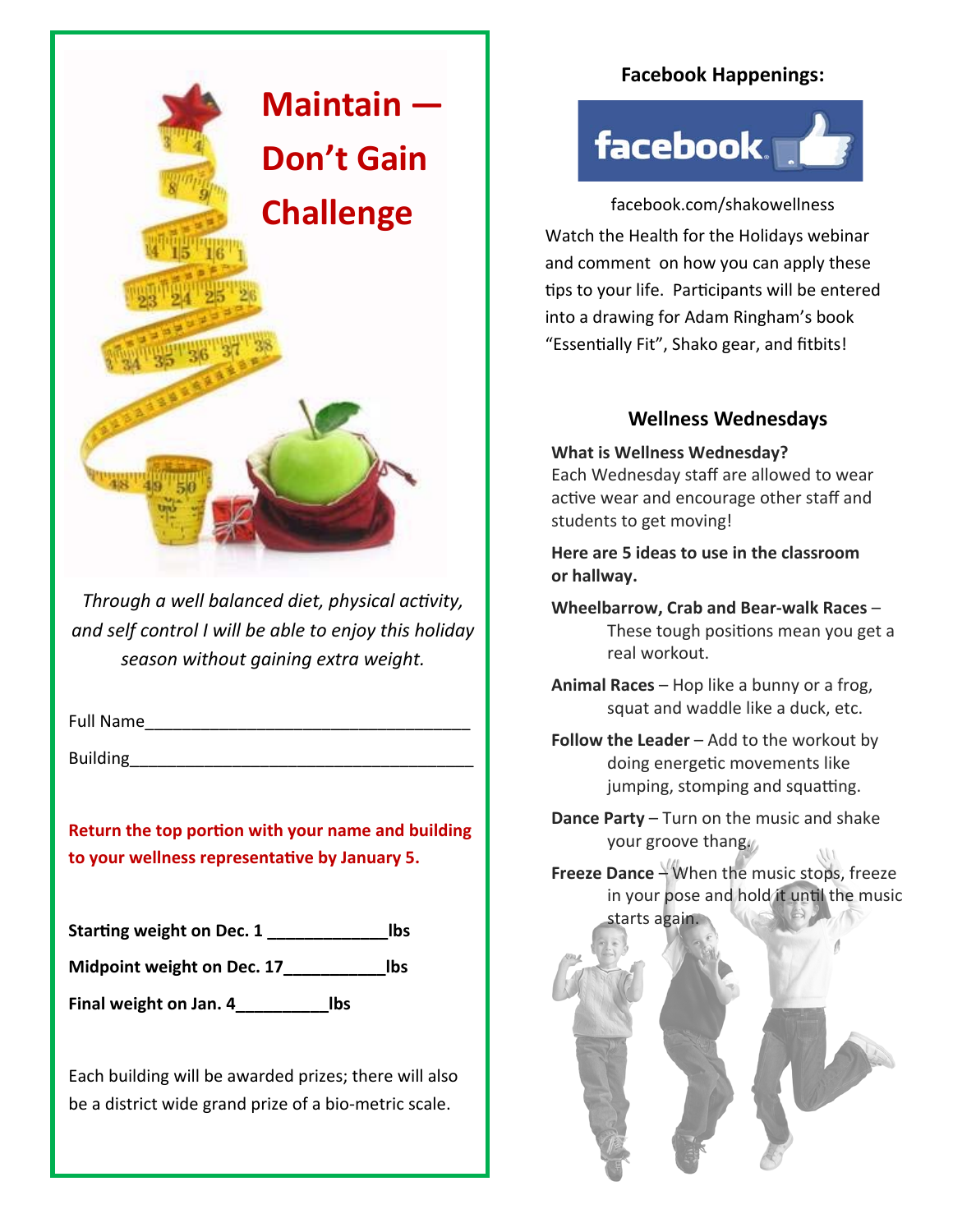

#### What Is Mental Health?

Mental health includes our emotional, psychological, and social well-being. It affects how we think, feel, and act. It also helps determine how we handle stress, relate to oth‐ ers, and make choices. Mental health is important at every stage of life, from childhood and adolescence through adulthood.

Over the course of your life, if you experience mental health problems, your thinking, mood, and behavior could be affected. Many factors contribute to mental health problems, including:

- Biological factors, such as genes or brain chemistry
- Life experiences, such as trauma or abuse
- Family history of mental health problems

Mental health problems are common but help is available. People with mental health problems can get better and many recover completely.

#### *Early Warning Signs*

Not sure if you or someone you know is living with metal health problems? Experiencing one or more of the following feelings or behaviors can be an early warning sign

of a problem:

- Eating or sleeping too much or too little
- Pulling away from people and usual activities
- Having low or no energy
- Feeling numb or like nothing matters
- Having unexplained aches and pains
- Feeling helpless or hopeless
- Smoking, drinking, or using drugs more than usual
- Feeling unusually confused, forgetful, on edge, angry, upset, worried, or scared
- Yelling or fighting with family and friends
- Experiencing severe mood swings that cause problems in relationships
- Having persistent thoughts and memories you can't get out of your head
- Hearing voices or believing things that are not true
- Thinking of harming yourself or others
- Inability to perform daily tasks like taking care of your kids or getting to work or school

#### *PosiƟve mental health allows people to:*

- Realize their full potential
- Cope with the stresses of life
- Work productively
- Make meaningful contributions to their communities
- Ways to maintain positive mental health include:
- Getting professional help if you need it
- Connecting with others
- Staying positive
- Getting physically active
- Helping others
- Getting enough sleep
- Developing coping skills

#### Mental Health Myths and Facts

Mental Health Problems Affect Everyone Myth: Mental health problems don't affect me.

**Fact:** Mental health problems are actually very common. In 2014, about:

- One in five American adults experienced a mental health issue
- One in 10 young people experienced a period of major de‐ pression
- One in 25 Americans lived with a serious mental illness, such as schizophrenia, bipolar disorder, or major depression
- Suicide is the 10th leading cause of death in the United States. It accounts for the loss of more than 41,000 American lives each year, more than double the number of lives lost to homicide.

Myth: Personality weakness or character flaws cause mental health problems. People with mental health problems can snap out of it if they try hard enough.

**Fact:** Mental health problems have nothing to do with being lazy or weak and many people need help to get better. Many factors contribute to mental health problems:

- Biological factors, such as genes, physical illness, injury, or brain chemistry
- Life experiences, such as trauma or a history of abuse
- Family history of mental health problems
- People with mental health problems can get better and many recover completely

**Fore more informaƟon on Mental Health please visit mentalhealth.gov.**